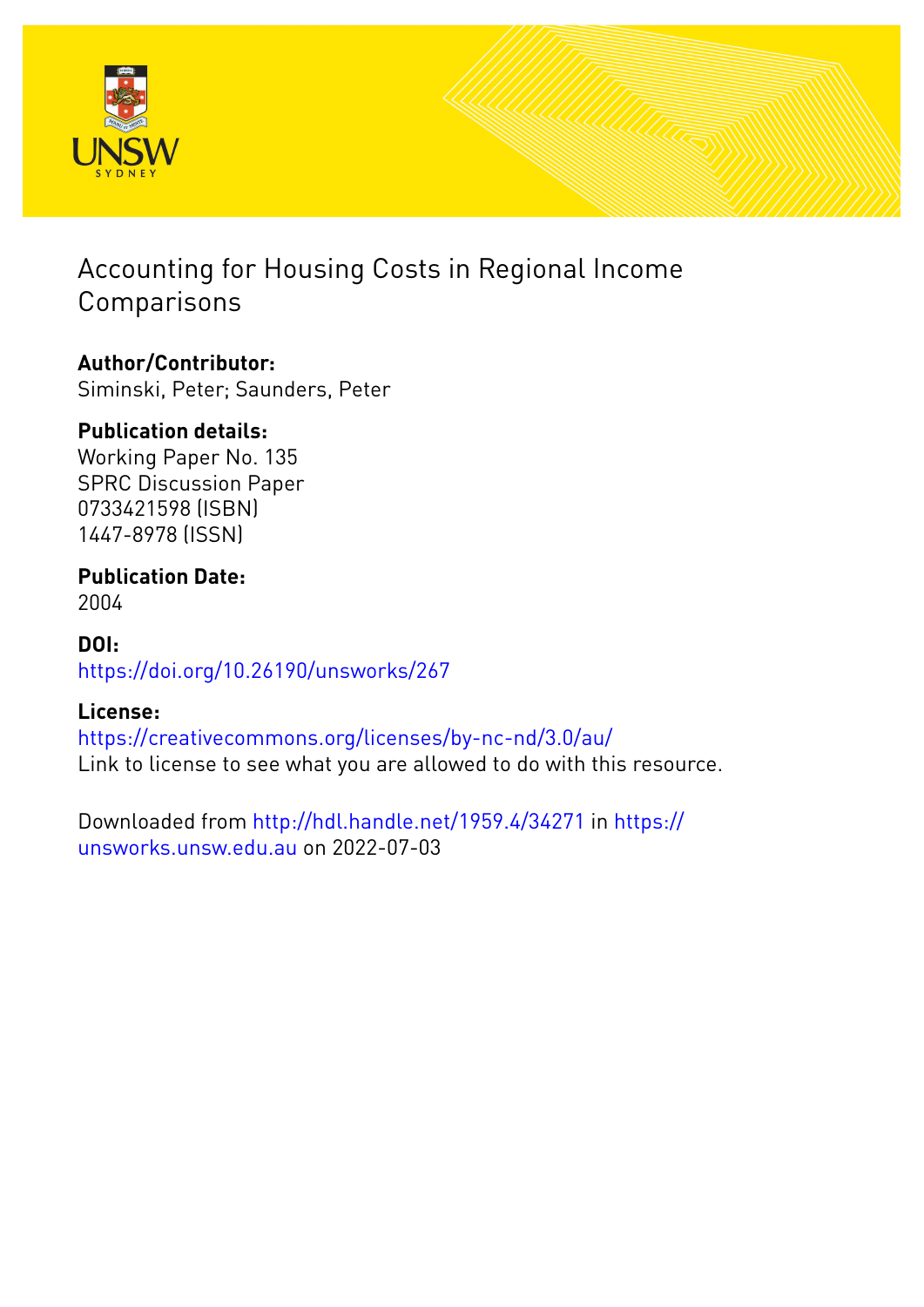

# **Accounting for Housing Costs in Regional Income Comparisons**

By Peter Siminski and Peter Saunders

SPRC Discussion Paper No. 135 *August 2004*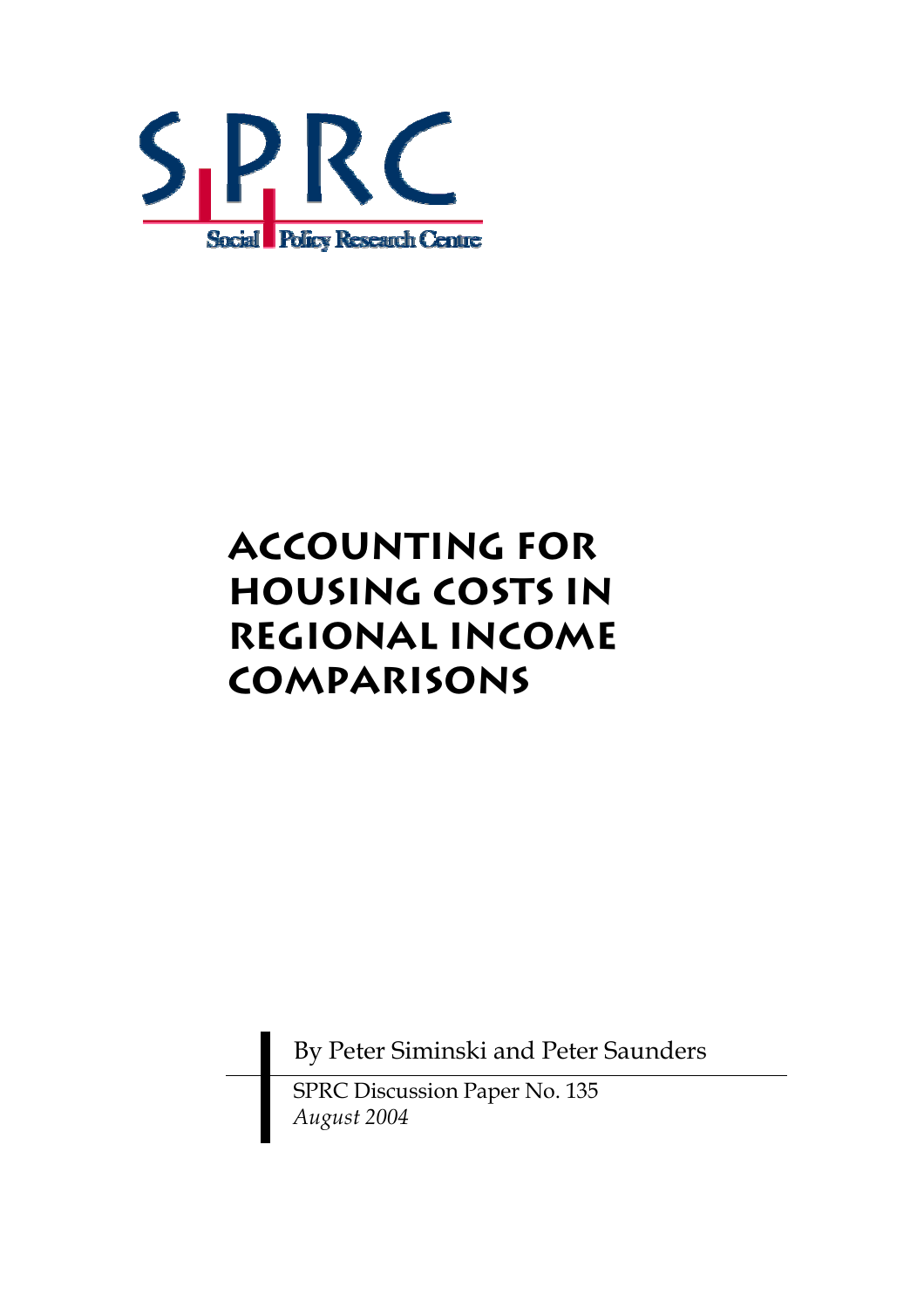Published by The Social Policy Research Centre University of New South Wales Sydney NSW 2052 Australia © SPRC 2004

ISSN: 1447-8978 ISBN: 0 7334 2159 8

Social Policy Research Centre Discussion Papers are a means of publishing results from the Centre's research, work commissioned by the Centre or research by visitors to the Centre, for discussion and comment in the research community and/or welfare sector before more formal publication. As with all the Centre's publications, the views expressed in this Discussion Paper do not reflect any official position on behalf of the Centre. This publication may be downloaded for use in private study, research, criticism and review. The publication is copyright, and may not be reproduced in any form without the prior permission of the author.

Bruce Bradbury, Peter Saunders and Kylie Valentine **Editors** 

About the Author: Peter Siminski is a Research Officer at the Social Policy Research Centre.

Correspondence to: Peter Siminski Email:  $p\text{.}siminski$ <sup>T</sup>unsw.edu.au

Authors Note:

This paper is part of a broader project on household inequality and living standards involving the Social Policy Research Centre (SPRC) and the Australian Bureau of Statistics (ABS) under Australian Research Council SPIRT grant No. C00106830. The authors acknowledge the suggestions and extensive discussions with Bruce Bradbury (SPRC), Leon Pietsch, Bob McColl, Jan Gatenby and Jenny Harber (ABS), which contributed greatly to this paper, and the comments made by delegates of the 2003 Australian Social Policy Conference. The views expressed in the paper are those of the authors.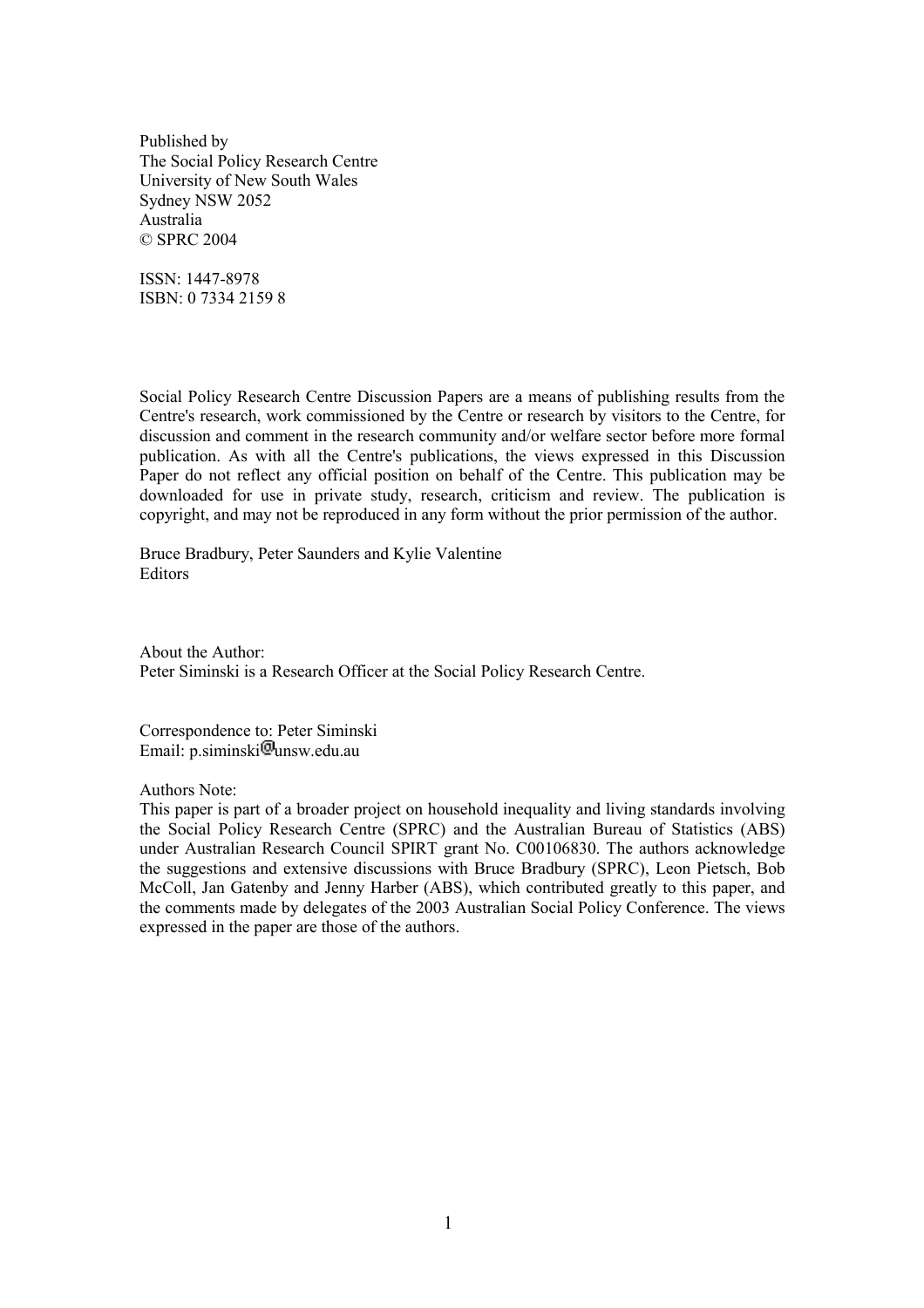#### **Abstract**

This paper discusses a series of methodological issues that arise when assessing regional differences in the propensity of households to be relatively poor, focusing specifically on whether it is better to base such comparisons on measures of income that are defined before or after deducting housing costs. It is argued on conceptual grounds relating to the factors that give rise to regional differences in housing costs, that an afterhousing costs measure of income is preferable for some, but not all, regional analyses. It is also demonstrated that differences in housing costs are not always offset by differences in transport costs and, in fact, transport costs are higher on average in major cities than in the balance of Australia. Regional income comparisons of income both before and after housing costs are presented derived from unit record data from the latest (1998-99) Household Expenditure Survey and from the 2001 Census. Despite differences in data coverage and definition, the patterns are not sensitive to the data source used, both sources indicating that while the percentage of people in low-income (bottom quintile) households is lower in major urban locations than in the rest of Australia, these differences are much smaller when account is taken of housing costs. These results contradict other studies that show a large gap in regional living standards in Australia.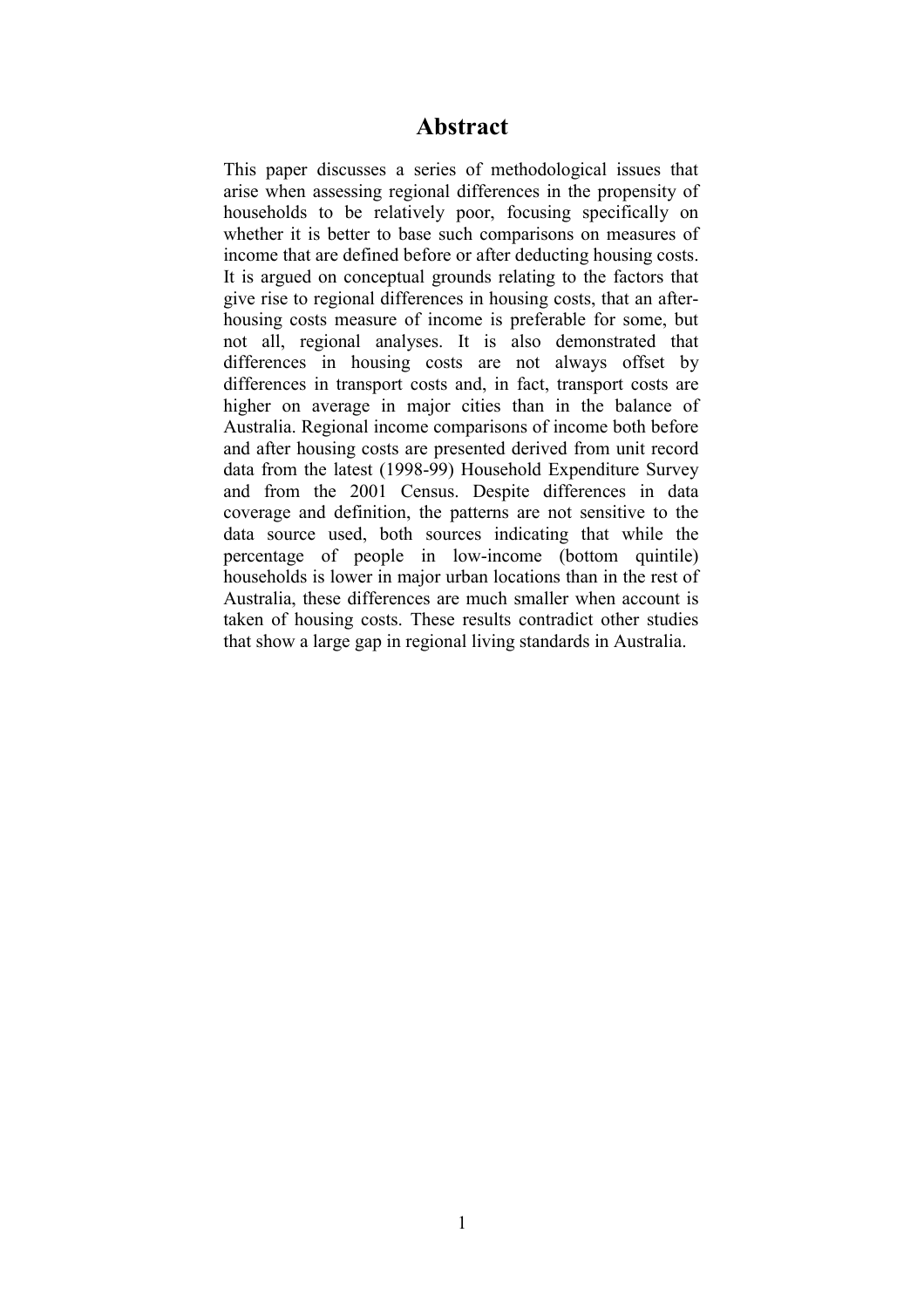#### **1 Introduction**

 $\overline{a}$ 

The main purpose of the paper is to discuss methodological issues in assessing geographical differences in the propensity of households to be relatively poor, and to make a broad assessment of such geographical differences. An issue of particular significance in this context is the way in which differences in housing costs between regions should be incorporated into the analysis. The use of disposable income to measure the standard of living will yield different results to that obtained by measuring income after housing costs  $-$  both on average, and in relation to the distribution of income between different social groups. It is argued that the latter is a useful alternative indicator of comparative living standards, though both measures have their limitations.

It has been argued that a measure of income that includes imputed rent is preferable to cash income for most distributional analyses of living standards, particularly in a country like Australia where the rate of home ownership is high. The inclusion of imputed rent highlights inequalities by housing tenure or life cycle phase that can be obscured if the standard disposable income measure is used. But the addition of imputed rent does nothing to solve the problem of housing price differences in regional analyses of living standards. Regional analyses of living standards will always be problematic, especially without acceptable spatial price indices. But we question whether such indices are appropriate in the realm of housing, and also assess whether higher housing costs are offset by lower transport costs at a regional level. Our results remain subject to uncorrected price differences, but we believe that the extent of this problem is reduced through the process we have undertaken.

The paper is organised as follows: Section 2 contains a discussion of the conceptual issues associated with allowing for housing costs when comparing living standards. The data and methods utilised are the discussed in Section 3. Section 4 provides our results, which compare regional differences in the incidence of low-income households based on income measured both before and after housing costs. The main conclusions are briefly summarised in Section 5.

### **2 The Case for Examining Income After Housing Costs**

Despite the interest in the topic among policy makers and politicians, there have been relatively few attempts to analyse regional differences in household income in Australia. One recent study confirmed the widespread perception of a growing regional divide by concluding that there is a 'large and growing gap between the incomes of those Australians living in capital cities and those living in the rest of Australiaí (Lloyd, Harding and Hellwig, 2001). The authors acknowledge that lack of data prevented then form taking account of regional price differences, even though such price differences can be significant particularly in relation to housing (see for example King, 1995).

Another recent study by Bray (2001) shows that the proportion of households that have 'lower income'<sup>1</sup> is much higher in areas outside of capital cities, but he too does not consider differences in prices or housing costs. Harding and Szukalska (2000)

<sup>1</sup> He defines lower income as being in the bottom 43.2 per cent of the income distribution.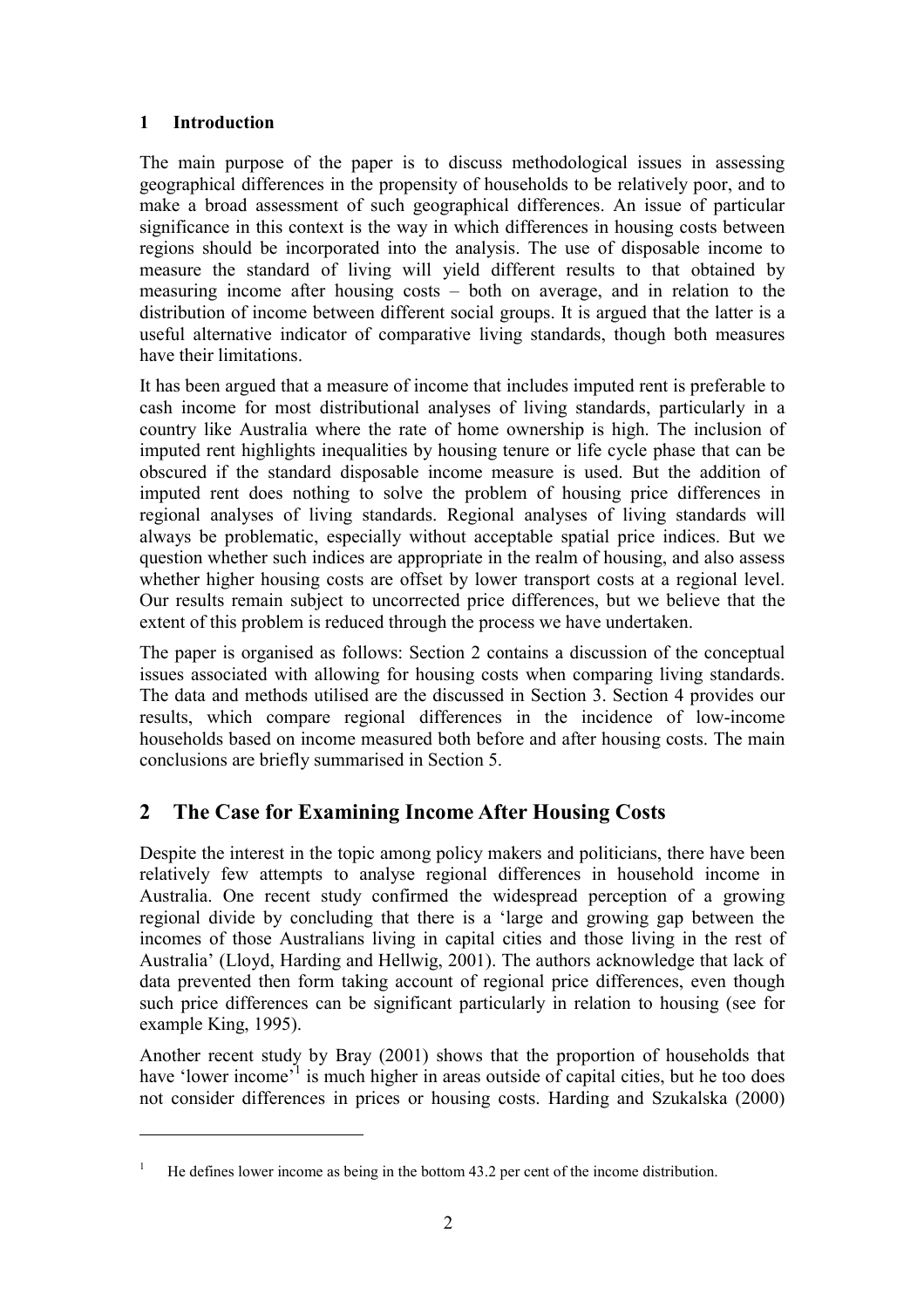compare poverty rates between capital cities and the rest of Australia, before and after housing costs. Their results indicate that the difference in poverty rates between capital cities and the rest of Australia changes little between the before and after housing costs measures, a finding that is very different to that produced by Siminski and Norris (2003) (although the data and methods used are not strictly comparable).

In the absence of regional price indices, is there a better approach to the use of cash income when comparing relative living standards, and are such indices in any case appropriate for adjusting for differences in regional housing prices? Much of the literature in this area assumes that price indices are appropriate in the case of housing in the same way as all other goods and services. In the US, for example, Citro and Michael (1995, pp. 182-201) discuss the issue of adjustments to the poverty threshold on the basis of price differentials by geographical area, in the context of measuring poverty. Among the numerous issues that arise are whether the adjustment should be made on the basis of a fixed (national) bundle of goods and services or a regionally specific bundle. Should the bundle be based on an average household's consumption bundle (such as the CPI bundle), or on a low-income household's consumption bundle? Since any such an index would assume uniformity within a given region, how large or small should each region under consideration be? After reviewing the issues, Citro and Michael conclude that a bundle of goods and services that is typical of a low-income household and fixed across regions should be priced in different geographical areas, and income should be adjusted accordingly.<sup>2</sup>

One issue that has been somewhat neglected by such research is the specific nature of housing within the consumption bundle. A washing machine purchased in the country is the same commodity as an identical washing machine purchased in the city since both provide identical services, so comparing their prices is a sensible exercise when considering their contribution to living standards. Housing, however, cannot be assumed to be a homogenous commodity across regions in this sense. Even if the dwellings themselves are physically identical, their location makes them fundamentally different commodities, rather than the same commodity at a different price.<sup>3</sup>

#### **Why housing costs vary**

 $\overline{a}$ 

Housing costs are generally much higher in major cities than in regional and rural areas. Consider two families that receive equal cash incomes and rent similar dwellings, but in different locations. One family lives in a major city, and the other lives in a regional town. The rent that the first family pays is most likely to be considerably above that of the second family. Therefore, although the two families have equal resources (cash income) available for (total) consumption, the first family

<sup>2</sup> In the spirit of this approach, it would be possible to develop an index for Australia's regions using the bundle of goods and services established by the SPRC's budget standards research (Saunders et al., 1998). Saunders (1998) makes a start in this direction, but the data that are necessary to make comprehensive regional price adjustments do not presently exist. Even if they did exist, they would be limited to available geographical classifications with assumed internal homogeneity, and in any case, the issue of comparability between regions should not be reduced to simple price disparities.

<sup>3</sup> For related reasons, the literature on cross-country income comparisons acknowledges difficulties in accounting for housing in the construction of Purchasing Power Parities (PPPs), referring to housing as 'comparison resistant goods' (Castles, 1997, p. 28).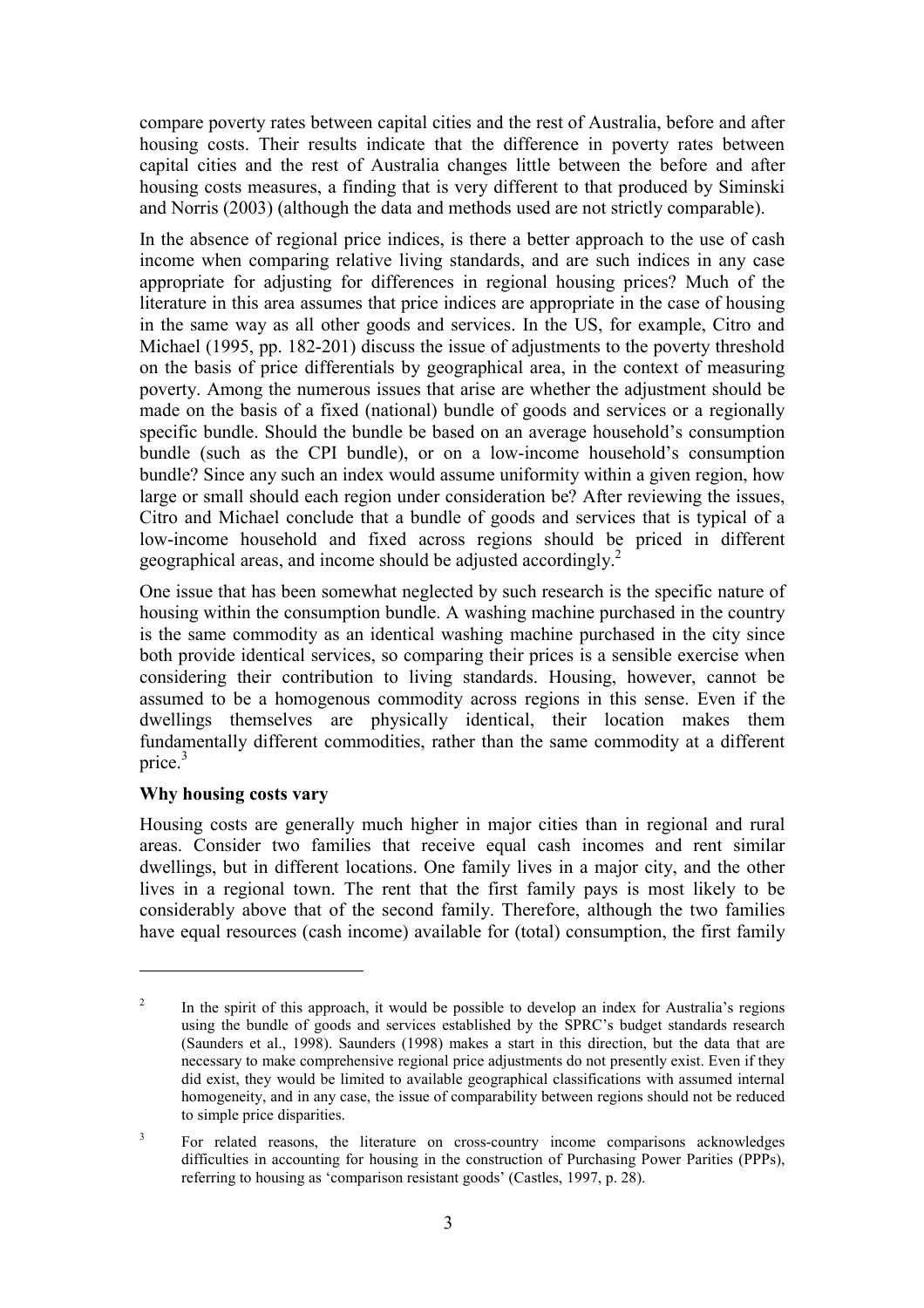will have fewer resources available for non-housing consumption. Under the cash income measure, the two families are assumed to have the same economic standard of living, since they have the same resources available for (total) consumption. And since the imputed rent approach does not affect renting households, it will lead to the same conclusion<sup>4</sup>

It is reasonably uncontroversial to assume that the rent differential reflects the relative locational benefits of the dwellings. However, the additional assumption implicit in the cash and imputed rent approaches is that these locational benefits reflect differences in direct utility value. An alternative approach, set out below, is to assume that the high rental prices in major cities partly result from the potential for citydwellers to access better jobs and thus earn higher incomes. This alternative approach has major implications for regional income distribution analysis, as we will demonstrate.

An important question to address in this context is why the housing market values the dwelling in the city at a higher price. There are two possible reasons for this: Firstly, it is possible that people prefer to live in cities more than in the country, for reasons of accessibility to shopping, leisure facilities, or to other people. If this was the entire reason for the price differentials, then there would be less need to make price adjustments between regions on the basis of housing. Housing could be seen as consumption expenditure, and the choice of a location of residence would reflect consumption preferences.<sup>5</sup>

An alternate explanation for the city-country differential in house prices is to consider the geographical location of paid work, and wage differentials between regions. Remuneration of paid work is generally higher in urban areas than in regional or remote areas, and the choice of where to live is also constrained by where jobs are available. It is reasonable to assume initially that people would consider both their potential income capacity and their housing costs when assessing where to live.<sup>6</sup> The difference between the price of an apartment in the city and an identical apartment in the country can then be considered to reflect the expense associated with earning a higher income in the city. Under this reasoning, it would make sense for regional comparisons of income to be made net of the 'premium' in housing costs that result from gaining access to a stronger labour market.

In the language of National Accounting frameworks such as SNA93, this implies regarding this premium as 'intermediate consumption', purchased only as an input into the production process, rather than 'final consumption', from which utility is directly derived  $(UNSD, 2001)$ .<sup>7</sup> Such an approach implies adjusting the definition of

<sup>4</sup> One could also consider a similar example, using two home purchaser households. Using the imputed rent method, the family living in the city often has a higher total income, even though it has fewer resources available for non-housing consumption.

<sup>5</sup> Price adjustments should still, however, be made if one assumes a lack of mobility between regions on the part of households.

<sup>6</sup> This choice is constrained, since regional differences in earnings are partly driven by regional differences in industrial and occupational structure.

<sup>7</sup> SNA93 does not, however, recommend a process for accounting for intermediate consumption by employees (UNSD, 2001).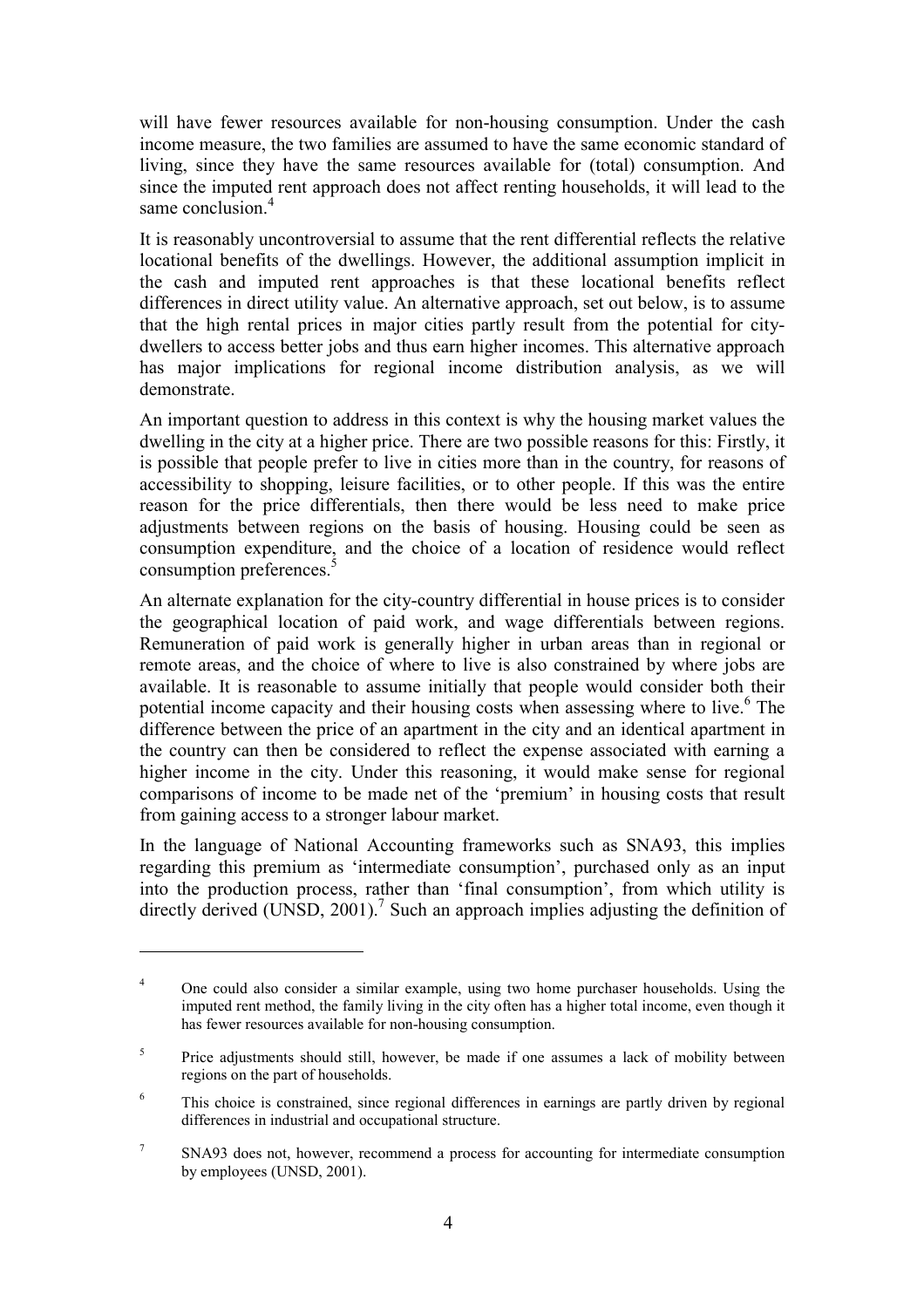income to reflect regional differences in housing costs, whilst regarding housing in different regions to be different commodities. In contrast, the standard approach to housing price differences as described by Citro and Michael involves treating housing in different locations as the same commodity, purchased at different prices.

In order to adopt this framework, one would need to disaggregate each household's housing expenses into a 'work expense' component associated with location, and a (final) consumption component (consisting of the benefits of the physical dwelling itself and the consumption benefits of the location). A stylised example of how such components may differ geographically is shown in Figure 1, where three dwellings are considered. These are located in a remote, a regional, and a city area, respectively but are otherwise identical. The consumption value of the *dwelling* (in terms of the services it guarantees) is constant by definition across the three regions. The consumption value of the *location* is assumed to be higher in the city, while the 'work' expense' component of the cost of housing is assumed to be strongly related to location, being much higher in the city than elsewhere, and zero in rural areas. Under the framework proposed here, the 'location (work expense)' component of housing consumption should be deducted from each household's income in order to make meaningful comparisons between regions.<sup>8</sup>





<sup>8</sup> One complication that arises relates to the treatment of households with no one in the labour force. Since their housing costs are not a function of their current access to higher incomes, it could be argued that no adjustment should be made to their incomes (although their current income may reflect the income consequences of past location decisions). In practice, however, this may not be a crucial issue in Australia, since most such households are retirees, and since the majority of retirees are outright home-owners, their housing costs do not vary greatly by geographical location.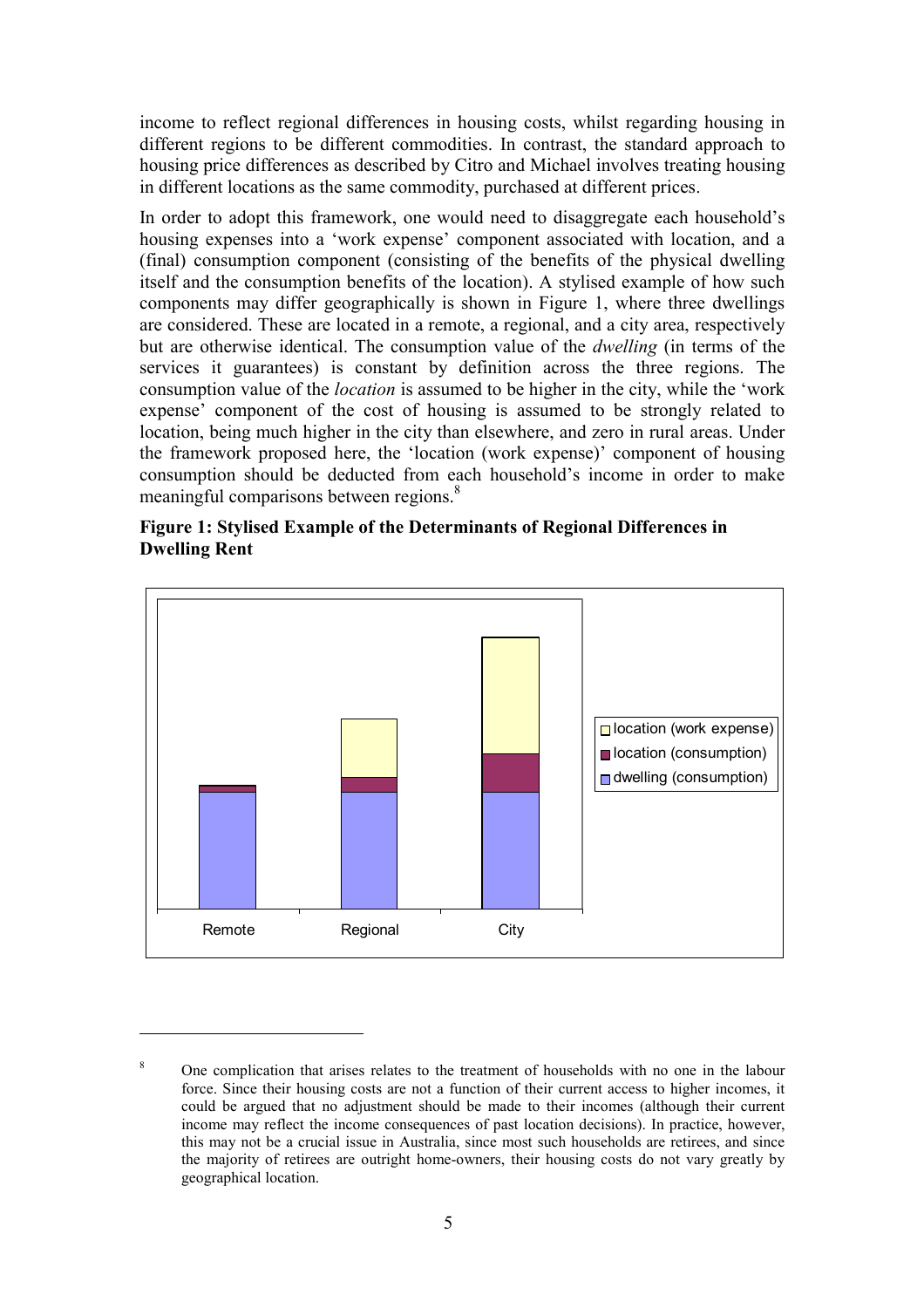It might be possible to adopt the above framework comprehensively, utilising detailed housing and wage data, though this is beyond the scope of this paper. However, the framework points to an alternate (available) method, in which all three components of housing costs discussed above are subtracted from income. This would be a reasonable method to adopt on the assumptions that the 'location (consumption)' component is a small determinant of regional housing cost differences, and if the quality of dwellings is not systematically different between the regions under consideration. However, these are not trivial assumptions.

At the very least, the after housing costs method provides a useful complement to comparisons based on unadjusted (before housing costs) cash income. In comparing incomes between regions, the after housing costs approach ignores housing quality (which may vary between regions), while the cash income approach ignores house prices (which vary greatly between regions). The imputed rent method is based on the assumption that rental price differences are not influenced by access to places of employment. Thus, all three approaches have their limitations and a combination of them is preferable to relying on any one method.

These insights have emerged in recent income comparisons across countries  $-$  where the issue of housing costs is important because of differences in housing policies and in the form in which housing assistance is delivered Thus, Ritakallio (2003) compares the after-housing costs measure with the before housing costs and imputed rent measures. He argues (p.89) that the former ëmost genuinely reflects the daily life situation when households are assessing the sufficiency or insufficiency of their disposable incomes' and he thus prefers this measure to income before housing costs.

#### **Travel costs**

Another factor contributing to variations in higher housing are transport costs. In this instance, the argument is that living in closer proximity to one's place of work and to other social amenities will result in lower transport costs that will offset the higher housing costs associated with these locations. If there is truth in this, then it could be argued that an after-housing costs measure of income may not be appropriate when analysing regional income distribution. King  $(1996)$  – building on the argument that there is likely to be an inverse relationship between housing costs and transport costs proposed in an earlier paper (King, 1995, p. 70) - describes a simple model in which higher housing costs are partly the result of capitalised accessibility. In simple terms, people are prepared to pay more to live in locations that result in lower transport costs.

This argument is difficult to reject when one considers a household's choice of place of residence. But this does not necessarily imply that such a relationship also applies at a geographically aggregated level, where the empirical evidence suggests a more complex relationship exists between housing costs and transport costs. King's (1996) own analysis did not reveal any systematic relationship between housing costs and transport costs within capital cities, and we now present a brief summary of other such evidence, using data from two recent ABS surveys.

The *1998-99 Household Expenditure Survey* (HES) includes measures of expenditure on transport, but there is no distinction made between work-related and other transport expenditure. The *1997 Time Use Survey* (TUS), on the other hand, includes a measure of travel time that is specifically work-related. If one assumes that the proportion of travel expenses that are work-related is equal to the proportion of travel time that is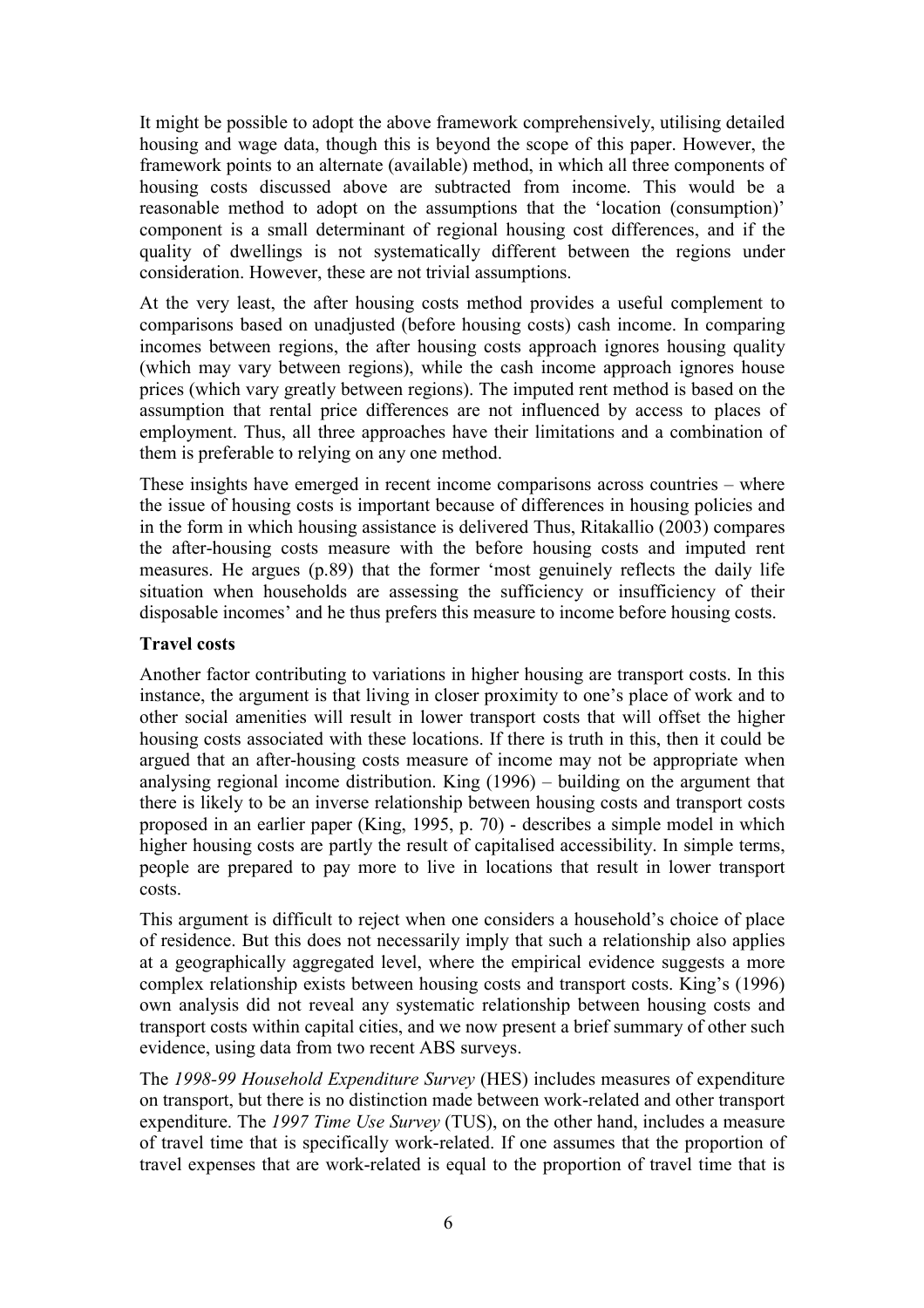<span id="page-9-0"></span>work-related, then the two datasets can be combined to derive an estimate of the amount spent on work-related travel.

Contrary to the hypothesis that higher housing costs are off-set by lower transport costs, the HES 98-99 data reveal that average weekly household expenditure on travel is actually slightly *higher* in major urban areas that in the balance of Australia (\$121 compared with \$113). At a slightly finer degree of disaggregation, rural households spend the most on transport (\$138), while households in other urban areas spend least (\$100). The difference between the two (\$38) is greater than the corresponding difference in average current housing costs in these two locations (\$23) (Figure 2). A similar pattern is observed when one limits the analysis to households with at least one employed person.<sup>9</sup>





*Source*: Calculated by ABS from ABS *Household Expenditure Survey 1998-99;* Main Unit Record File

The results shown in Figure 2 raise questions about whether or not the observed differences in transport expenditure are driven by price differences between regions, or by the quantity of travel consumption. What is the nature of this expenditure, is it equally based on necessities between regions, or is it perhaps more of a luxury for city dwellers? Are they a function of work-related travel or travel for other purposes?

While it is difficult to answer these questions, data from the *1997 Time Use Survey* (TUS 97) provides complementary evidence. Whilst time has a value in its own right, here we use the TUS 97 data to draw inferences about the monetary expenditure on

 $\overline{9}$  One could also include imputed rent as a component of housing expenditure when comparing the appropriateness of the income after housing cost measure to the income plus imputed rent measure. Whilst we have not done that here, it would not change the general conclusion that the higher housing costs of major cities are not offset by lower transport costs, and that the higher housing costs of 'other urban' areas compared to rural areas would be offset by lower transport costs.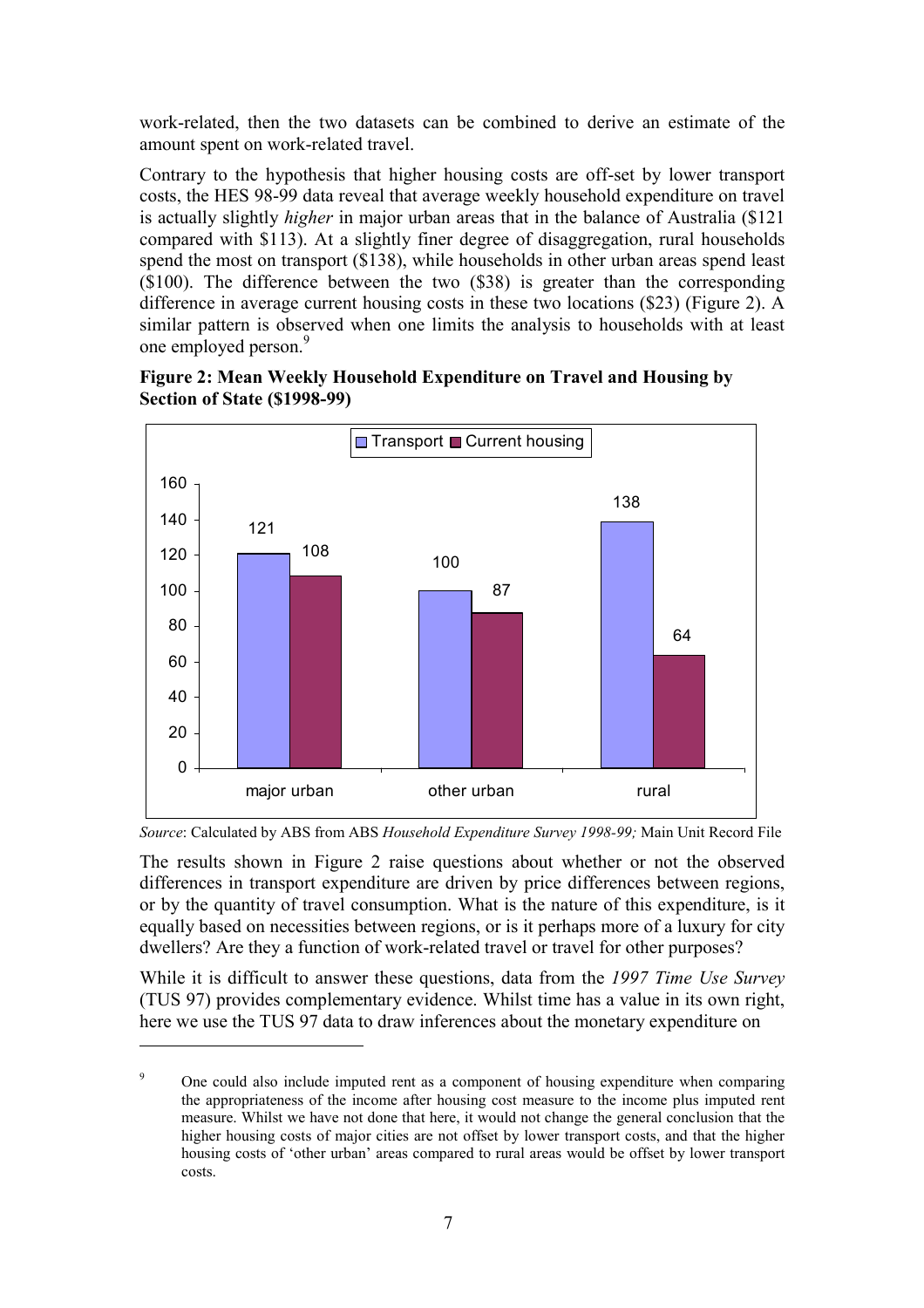travel data as discussed above.<sup>10</sup> TUS 97 data reveal that average travel time per person is higher in major urban areas (75 minutes per day) than in other urban (63 minutes) or in rural areas  $(67 \text{ minutes})$ .  $^{11, 12}$  Average employment-related travel time is also higher in major cities (22 minutes) than in other urban (15 minutes) or rural areas (19 minutes). These results also hold when one considers only households that contain an employed person ([Table 1\)](#page-11-0).

The results in [Table 1](#page-11-0) thus suggest that the relatively high travel expenditure of people in major cities is a result of a higher 'volume' of travel, rather than other factors (for example a stronger preference for luxury vehicles or other more expensive forms of travel). Further, the majority of this difference in travel volume is work related. The results also suggest that the higher expenditure of rural households on travel shown in [Figure 2](#page-9-0) is a result of higher prices rather than a higher quantity of travel consumption. This may be a reflection of higher fuel prices, and/or higher costs of travel per unit of time on the open road compared to travel in more densely populated areas.

<sup>&</sup>lt;sup>10</sup> We acknowledge that ignoring the value of time can be perceived as a limitation in the analysis, but this is no different to ignoring the varying amounts of time that wage and salary earners work in order to earn their income. The inherent value of time can be seen as being beyond the scope of household income distribution analysis, although analysts such as Travers and Richardson (1993) have attempted to incorporate the value of time in their measure of full income. See also Apps (2002).

<sup>&</sup>lt;sup>11</sup> The TUS 97 definition of travel time includes travel time associated with personal care, employment related activities, education activities, domestic activities, child care activities, purchasing goods and services, voluntary work and care activities, social and community interaction, recreation and leisure. Total travel time is equal to the sum of these nine forms of travel time. Employment related travel time is defined by ABS as: ëTravel associated with employment related activities, in motion or waiting. Travel to and from work, job interview etc. or from one to another work episode (different jobs). ... Waiting for trains, buses, taxis, private lifts etc. Walking from car park to the office' (ABS, 1998, p. 32). In analysing these data, episodes of time that included travel as either a primary or secondary activity were included as travel time. In calculating the results presented in this paper, diaries with more than 90 minutes of missing data (for a given day) were excluded.

<sup>&</sup>lt;sup>12</sup> The TUS 97 confidentialised unit record file (CURF) groups major urban areas and capital cities together. However, the only capital city that is not a 'major urban' area is Darwin. Since Darwin contains less than 0.5 per cent of the population, this category is a good approximation to the major urban category (which is used in HES 98-99).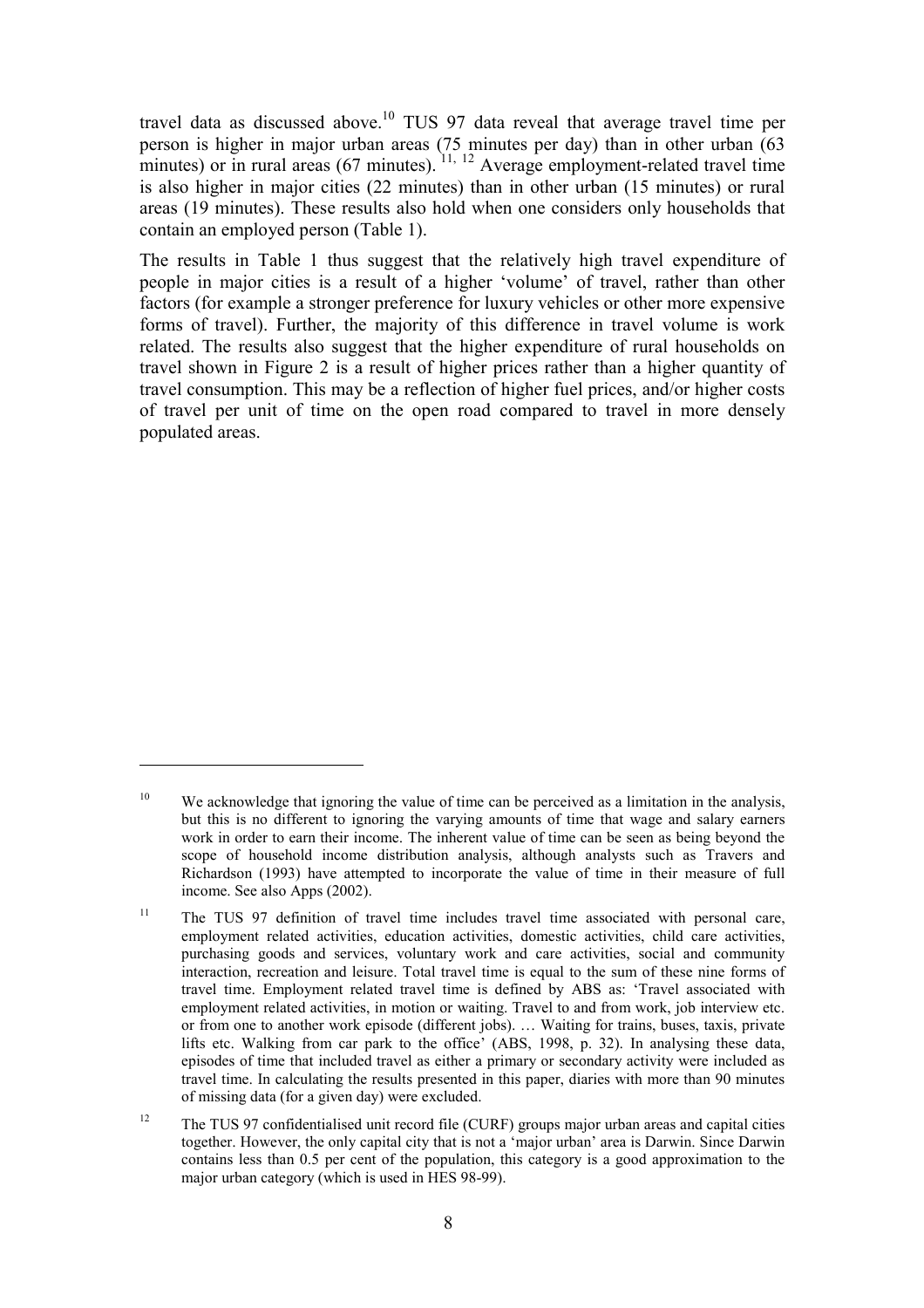|                          | <b>Employment</b><br>related | Other | <b>Total</b> |
|--------------------------|------------------------------|-------|--------------|
| All Persons:             |                              |       |              |
| Capital city/major urban | 22                           | 53    | 75           |
| Other urban              | 15                           | 49    | 63           |
| Rural                    | 19                           | 48    | 67           |
| <b>Employed Persons:</b> |                              |       |              |
| Capital city/major urban | 35                           | 50    | 86           |
| Other urban              | 25                           | 43    | 68           |
| Rural                    | 29                           | 42    | 71           |

#### <span id="page-11-0"></span>**Table 1: Mean Daily Travel Times by Section of State (Minutes)**

*Source*: Authors' calculations based on the ABS *Time Use Survey 1997*; Confidentialised Unit Record File.

These findings imply that, contrary to conventional wisdom, average expenditure on travel and the average time spent in travel are slightly *higher* in major urban areas than in the balance of Australia. It follows that the higher housing costs in urban areas are, overall, not offset by lower transport costs. However, the circumstances of households within major cities are not homogenous and there is spatial variation within cities. In relation to transport costs for example, there is evidence of such differences from the *Housing and Location Choice Survey* (HALCS). Not surprisingly, such data suggest that average travel times to work in Sydney and Melbourne increase with distance from the CBD (Burgess and Skeltys, 1992, 58). There is also a greater reliance on (expensive) car travel in fringe/outer areas of cities that in core/inner areas suggesting that work related travel in outer and fringe city areas exceeds that in inner city areas.

In the more detailed regional comparison, [Figure 2](#page-9-0) indicates that the difference in mean current housing costs (\$23 per week) between 'other urban' and 'rural' households is more than offset by differences in average travel expenditure (\$38 per week). This suggests that income after housing costs is probably less appropriate than cash disposable income as being the preferable measure in this case.

To conclude, there is spatial variation in transport costs both within major cities and within the rest of Australia. However, there is little difference in average transport costs between major cities and the balance of Australia. Therefore, it seems reasonable to put the issue of transport costs aside when making comparisons between major urban areas and the balance of Australia, suggesting that income after housing costs is a reasonable measure for this comparison. It is likely that income after housing costs is a better measure than cash income for most regional income comparisons, except those involving rural areas. At the very least, income after housing costs should be given more emphasis in regional analyses than is currently done.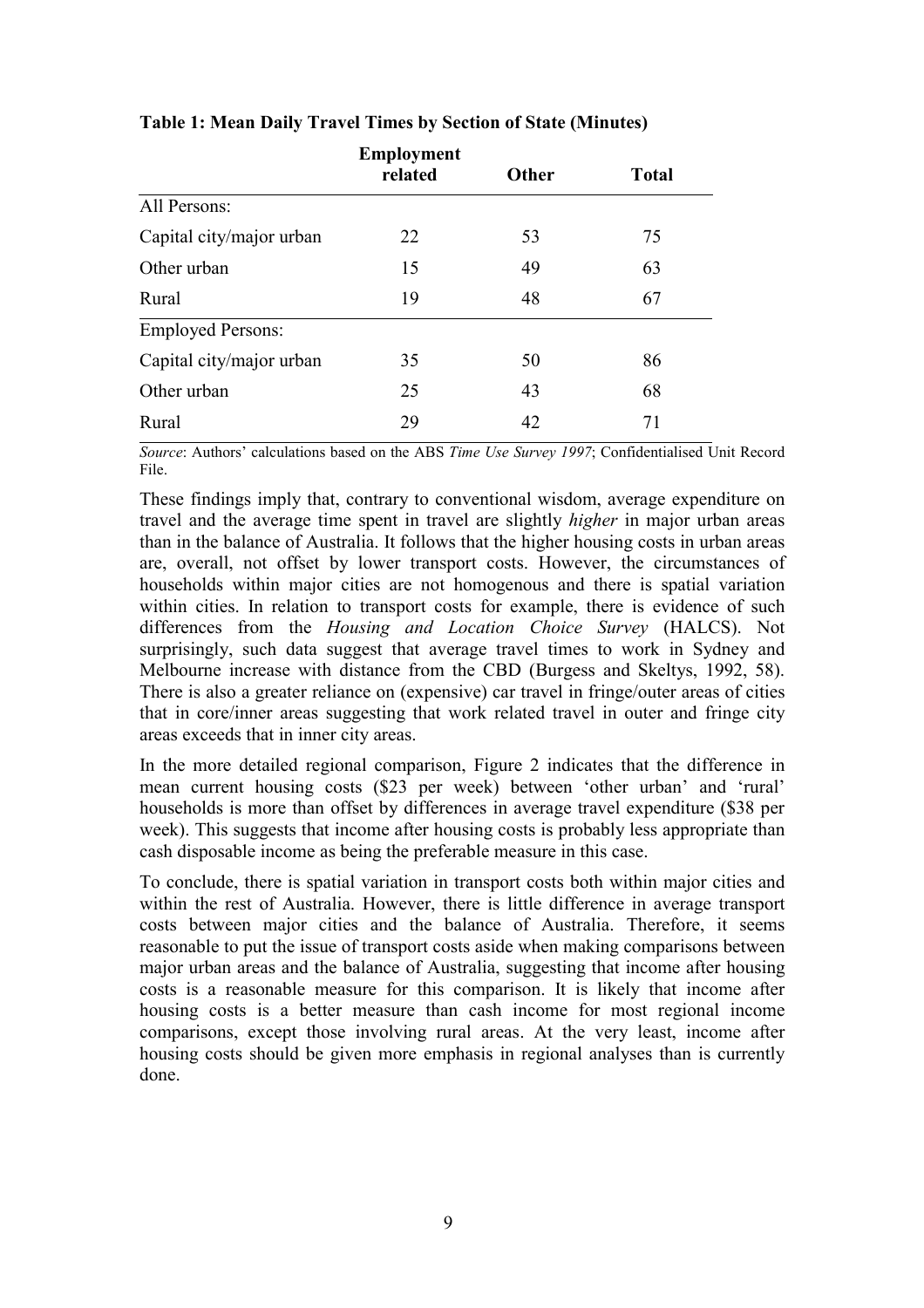#### **3 Data and Methods**

 $\overline{a}$ 

As already implied, the main data source used in the analysis is the ABS Household Expenditure Survey 1998-99 (HES 98-99), and we now report on these results.<sup>13</sup> We follow 'international best practice' by using equivalent (need-adjusted) disposable income (defined both before and after housing costs) as the preferable cash income measure for studies of household income distribution (Atkinson, Rainwater and Smeeding, 1995). The person is the unit of analysis, and it is assumed that income is shared fairly within the household, so we analyse the distribution of ëpersonweighted' household income. We have used the full Henderson equivalence scales to adjust for variations in household need, since this scale explicitly differentiates between the equivalence adjustments required for cash disposable income, and for disposable income after housing costs (See Johnson, 1987; Saunders, 1994).

The choice of the appropriate measure of housing costs depends on the focus of the study and is limited by available data. Ideally, the measure should be defined in a way such that households of different tenure types are treated comparably. Rent payments are the only housing costs included in the HES data for renters. Since rent payments cover the landlord's council rates, water rates, maintenance costs and building insurance, for consistency these should be therefore also be included in the housing costs of owner-occupiers, who directly incur such costs.

The question of whether or not to include the principal component of mortgage repayments as component of housing costs raises difficult issues. The argument against inclusion is that these costs can be considered as saving, and hence represent a voluntary choice on behalf of the owner-occupier to defer consumption. The argument for inclusion is that the resulting measure of income after housing is the better indicator of the level of income available for non-housing consumption. We prefer to include payments on the principal component for this reason.<sup>14</sup> Our preferred measure of expenditure on housing is thus the sum of current (direct) housing costs (consisting of rent, mortgage repayments – interest component, general rates, house and contents insurance, repairs and maintenance, loans for alterations and additions  $-$  interest component, and body corporate payments) and the principal component of mortgage repayments. This is the measure used in the results derived from the HES data.

<sup>&</sup>lt;sup>13</sup> There are some minor scope limitations of the HES data that may affect some of the results that follow. Households located in 'remote and sparsely settled areas' – defined as areas in which there were less than 0.06 dwellings per square kilometre - were out of scope and have been excluded from the analysis (ABS, 2000, p. 14). The supporting documentation for the Time Use Survey (which has the same limitation) suggests that some 175,000 people were out of scope on this basis (ABS, 1998, p. 10). The corresponding number of persons ruled out of scope from the HES 98-99 survey is likely to be similar. This represents less than one per cent of the total population. In reference to the main regional comparisons presented in this paper, the figure represents about 2.5 per cent of the population residing outside of major urban areas, or about seven per cent of people residing in rural locations.

<sup>&</sup>lt;sup>14</sup> The latter measure is also clearly preferable when examining the implications for children, since the deferral of consumption is not a choice that they are likely to contribute to, and they are less likely than their parents to benefit from such saving when it is realised in the future. Bradbury and Jantti (1999, p. 6) make a similar point in arguing that the savings component of household income is not a contributor to children's consumption.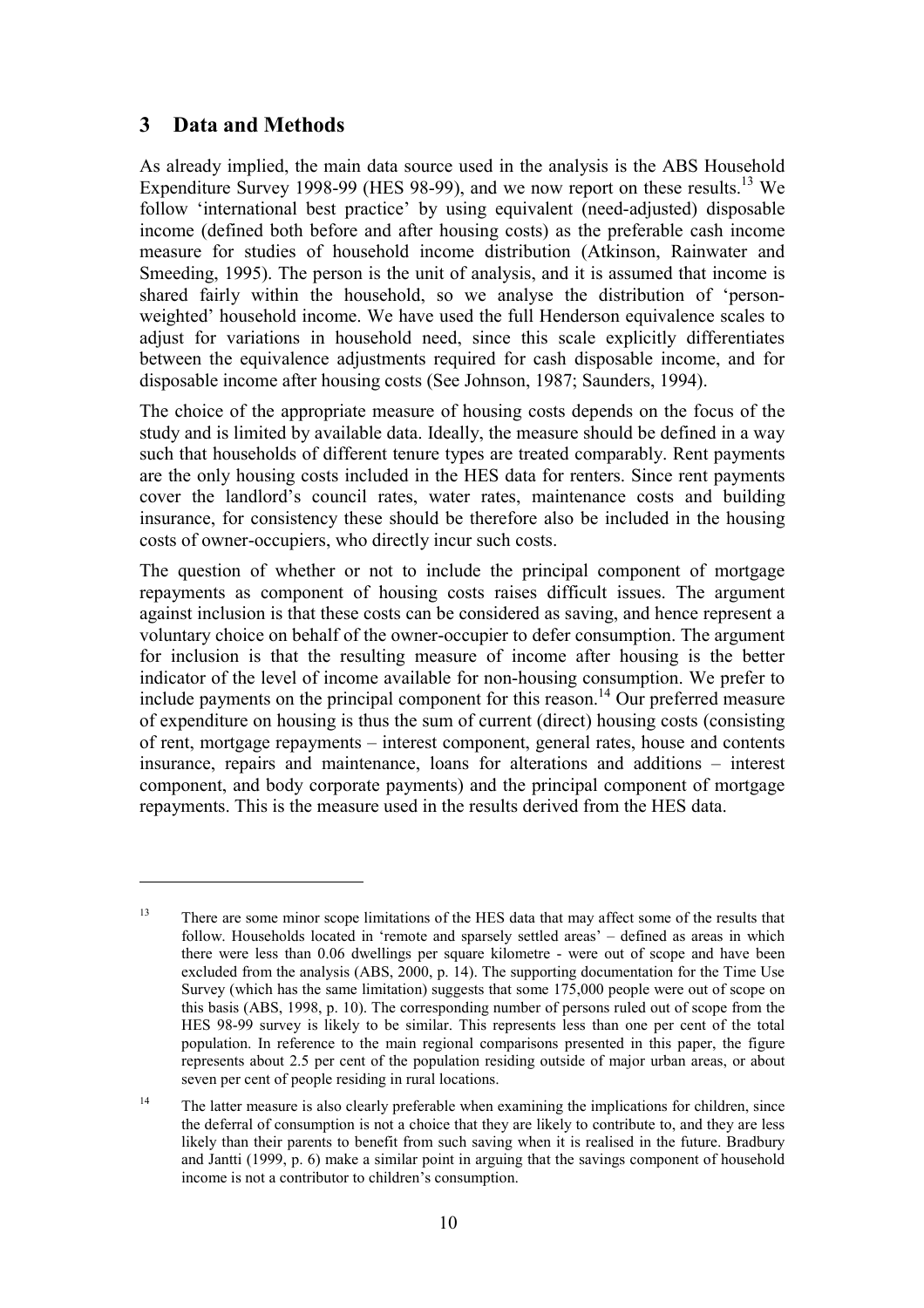Various tests were conducted to assess the sensitivity of the results to different treatment of the basic HES data, including the exclusion of households with nil or negative incomes, and the choice of housing cost variable. The sensitivity results, reported in Appendix A, did not make a statistically significant difference to the estimated patterns of low-income rates reported below.

The geographical classification used is the ABS Section of State (SOS) classification (ABS, 2002). SOS is defined only in census years, so we have applied the 1996 classification to the HES data. Each SOS category represents an aggregation of noncontiguous geographical areas of a particular urban/rural type. These categories are: major urban (urban areas with a population of 100,000 or over); other urban (urban areas with a population of between 1000 and 99,999 people); bounded locality (rural localities with populations of between 200 and 999 people); and rural balance (the remainder of the State/Territory). An additional category (migratory), which is composed of off-shore, shipping and migratory census collection districts (ABS, 2002, p 35) has been excluded altogether from the analysis.

#### **4 Results**

 $\overline{a}$ 

We have argued that income after housing costs measure provides the best measure for making standard of living comparisons between regions given existing data availability and limitations. We now present results using this measure, focusing initially on broad comparisons between major urban areas and the balance of Australia. Table 2 indicates that persons in major cities have higher mean incomes than persons living elsewhere in Australia, whether or not housing costs are deducted from income. On a before housing costs basis, mean equivalised disposable income is 16 per cent higher for persons in major cities, and although the difference is reduced using the after housing costs measure, it remains large at 12 per cent.

| Table 2: Mean Income of Persons Before and After Housing Costs by Major |
|-------------------------------------------------------------------------|
| Urban versus Balance of Australia (\$1998-99)                           |

|                                                       | Major<br>urban | Balance of Percentage<br>Australia difference |    |
|-------------------------------------------------------|----------------|-----------------------------------------------|----|
| Equivalent disposable income before housing costs 840 |                | 722                                           | 16 |
| Equivalent disposable income after housing costs      | 686            | 612                                           |    |

*Source:* Calculated by ABS from ABS *Household Expenditure Survey 1998-99*; Main Unit Record File

We now examine the distributional aspect by comparing the proportion of persons defined by region who fall within the lowest quintile (20 per cent) of the national  $\frac{d}{dx}$  distribution of each income measure.<sup>15</sup> The HES 98-99 data suggests that people living in major urban areas are much less likely to live in low-income households than people living elsewhere in Australia  $(17$  per cent compared with 25 per cent).<sup>16</sup> When

<sup>&</sup>lt;sup>15</sup> The low-income rates are not poverty rates because they are defined using an arbitrary income benchmark rather than a poverty line.

<sup>&</sup>lt;sup>16</sup> If there were no regional differences in the propensity to receive a low income, than these figures would, aside from any sampling error, be equal to 20 per cent in all regions, given how we have defined low-income.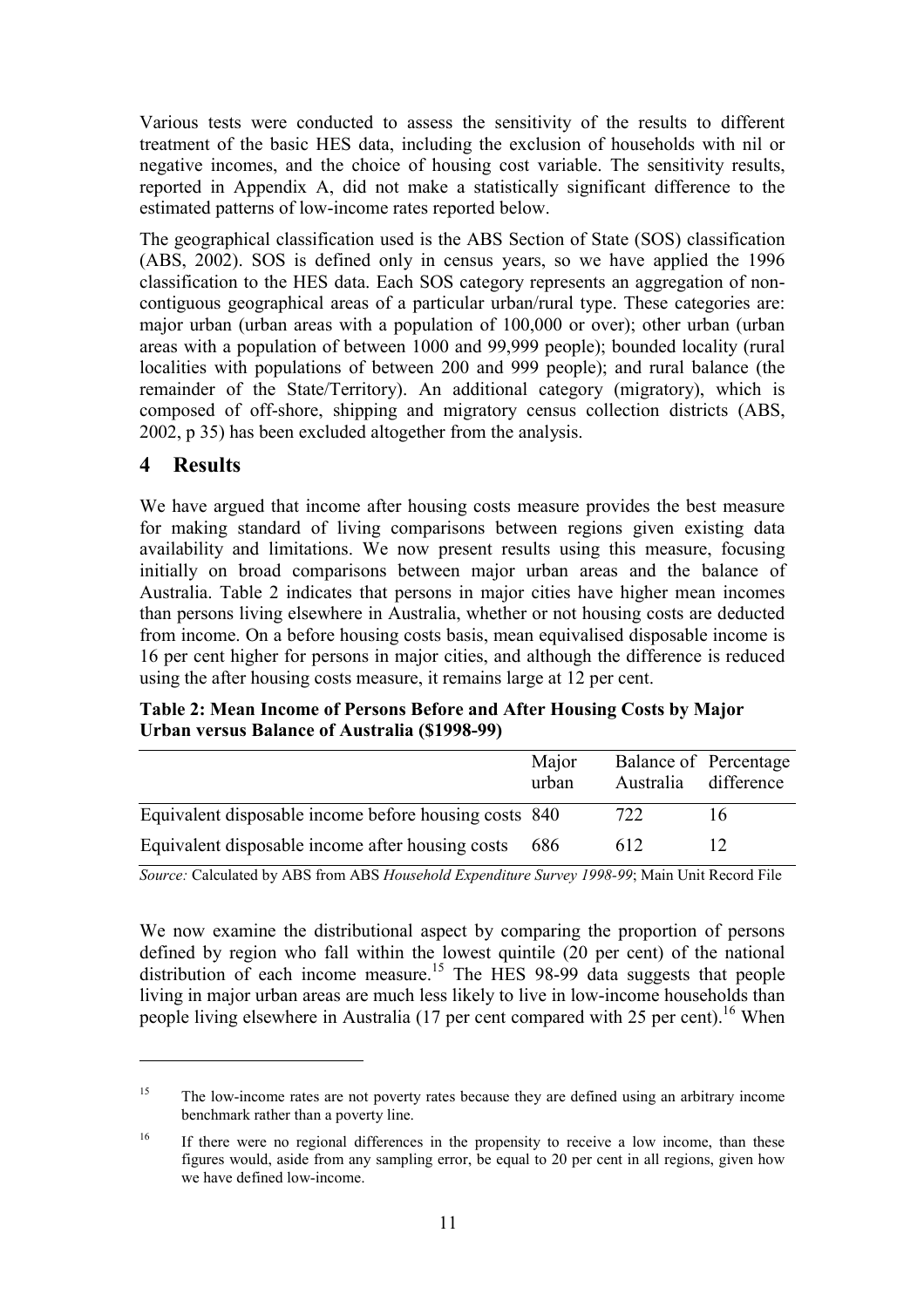income after housing costs is considered, the difference is much smaller (19 per cent compared with 22 per cent), although it is still statistically significant at the one per cent level. However, the proportion of people in low-income households is somewhat higher in the balance of Australia than in major cities using the after housing costs measure. These results are shown in Figure 3, along with those derived from corresponding data from the 2001 *Census of Population and Housing*. Using the Census data, the low-income rates before housing costs are 17 per cent and 26 per cent for major cities and the balance of Australia, respectively. When income is measured after housing costs, the difference narrows to just one percentage point (20 per cent for major cities and 21 per cent for the balance of Australia). Thus, whilst there are differences between the HES and Census data relating to geographical classification and to the measures of income and housing costs, the Census data provides further support to the findings derived from the HES data.<sup>1</sup>

There are still issues outstanding about whether or not the findings shown in Figure 3 are driven by housing price differences or by differences in tenure. As indicated in [Table 3,](#page-15-0) there is very little difference in the housing tenure breakdown of the two distributions, the largest difference being the incidence of private renters, and even here the difference is not great - 22 per cent in major cities compared with 20 per cent elsewhere). Differences in regional patterns of housing tenure are therefore unlikely to have had much effect on the results shown in Figure 3.





<sup>&</sup>lt;sup>17</sup> See Siminski and Norris (2003) for details of the methods used to derive the Census results.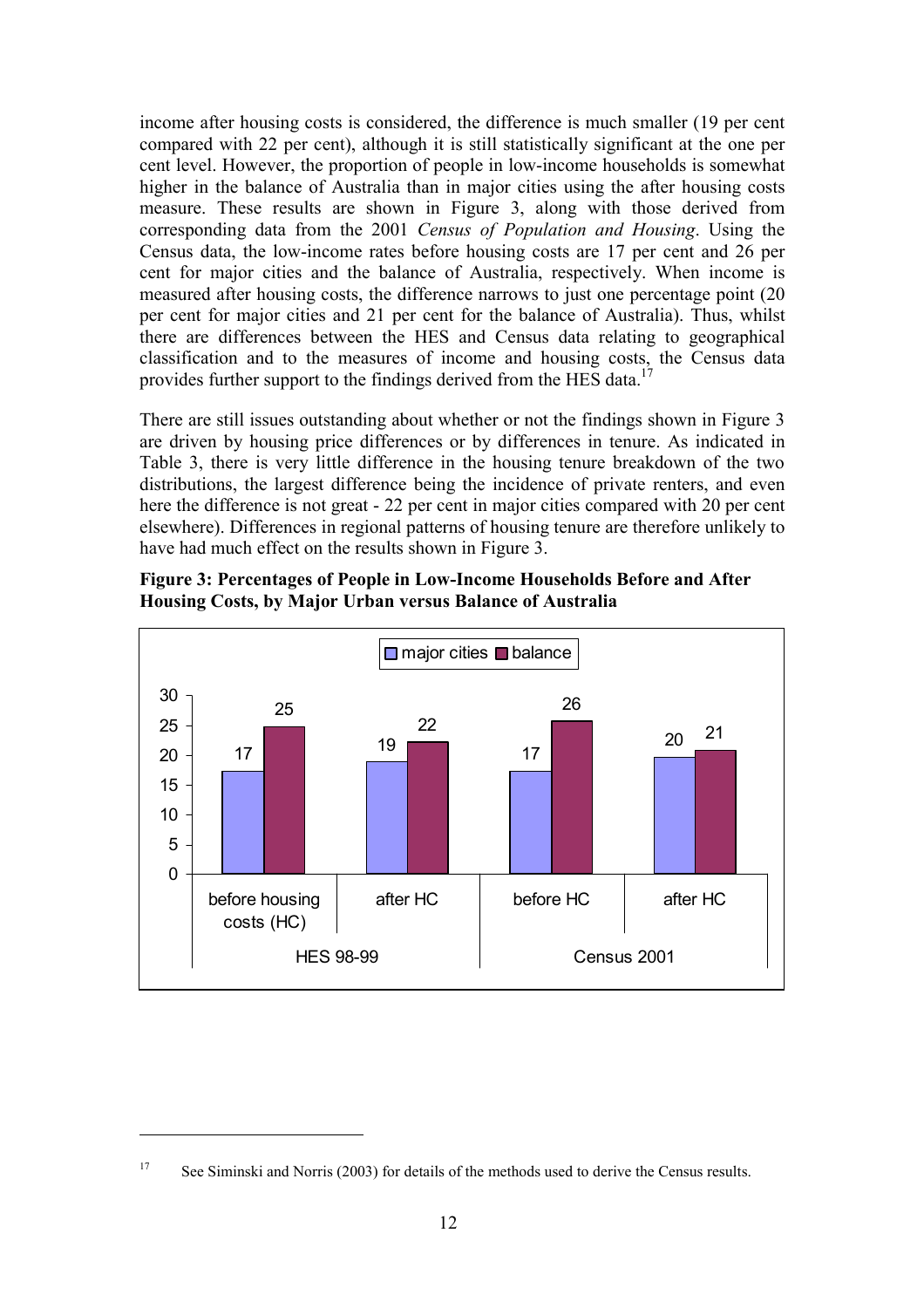|             | Owner | Purchaser public | Renter- | Renter-<br>private | Other<br>tenures | Total |
|-------------|-------|------------------|---------|--------------------|------------------|-------|
| Major urban | 35.9  | 35.7             | 5.0     | 22.0               | 15               | 100.0 |
| Balance     | 36.1  | 36.6             | 44      | 199                | 3 O              | 100.0 |

<span id="page-15-0"></span>**Table 3: Persons by Housing Tenure and Section of State (percentages)** 

*Source*: Calculated by ABS from ABS *Household Expenditure Survey 1998-99;* Main Unit Record File

A second issue worthy of investigation is the maturity of mortgages amongst home purchasers. Amongst home purchasers in major urban areas, mean housing equity as a proportion of home value is 58 per cent. Amongst purchasers in the balance of Australia, the mean value is 55 per cent, and the difference between the two mean percentages is not statistically significant, indicating that there are no systematic differences between major urban areas and the balance of Australia in terms of mortgage maturity amongst home purchasers.

[Table 4](#page-16-0) compares the composition of the low-income population by the principal source of income. For most income sources, there is little difference between major urban areas and the balance of Australia in how the inclusion of housing costs affects the low-income rate. In major cities, for instance, 38 per cent of people in households with age and disability support payments as their main source of income fall into the low-income category, compared with 37 per cent in the balance of Australia. On an after housing costs basis, the low-income rates both decline to fourteen per cent.

The most interesting case shown in [Table 4](#page-16-0) is that of people in households with wages and salaries as their principal source of income. For this group, the before housing costs low-income rate is almost twice as high in the balance of Australia (9.7 per cent compared with 5.2 per cent). However, on an after housing costs basis, this difference is estimated to be less than 1 percentage point (11.2 per cent compared with 10.4 per cent) and is not statistically significant. Thus, despite earning higher incomes on average, people in working households in major cities are thus just as likely to be in the lowest income quintile as those living elsewhere, after housing costs have been deducted.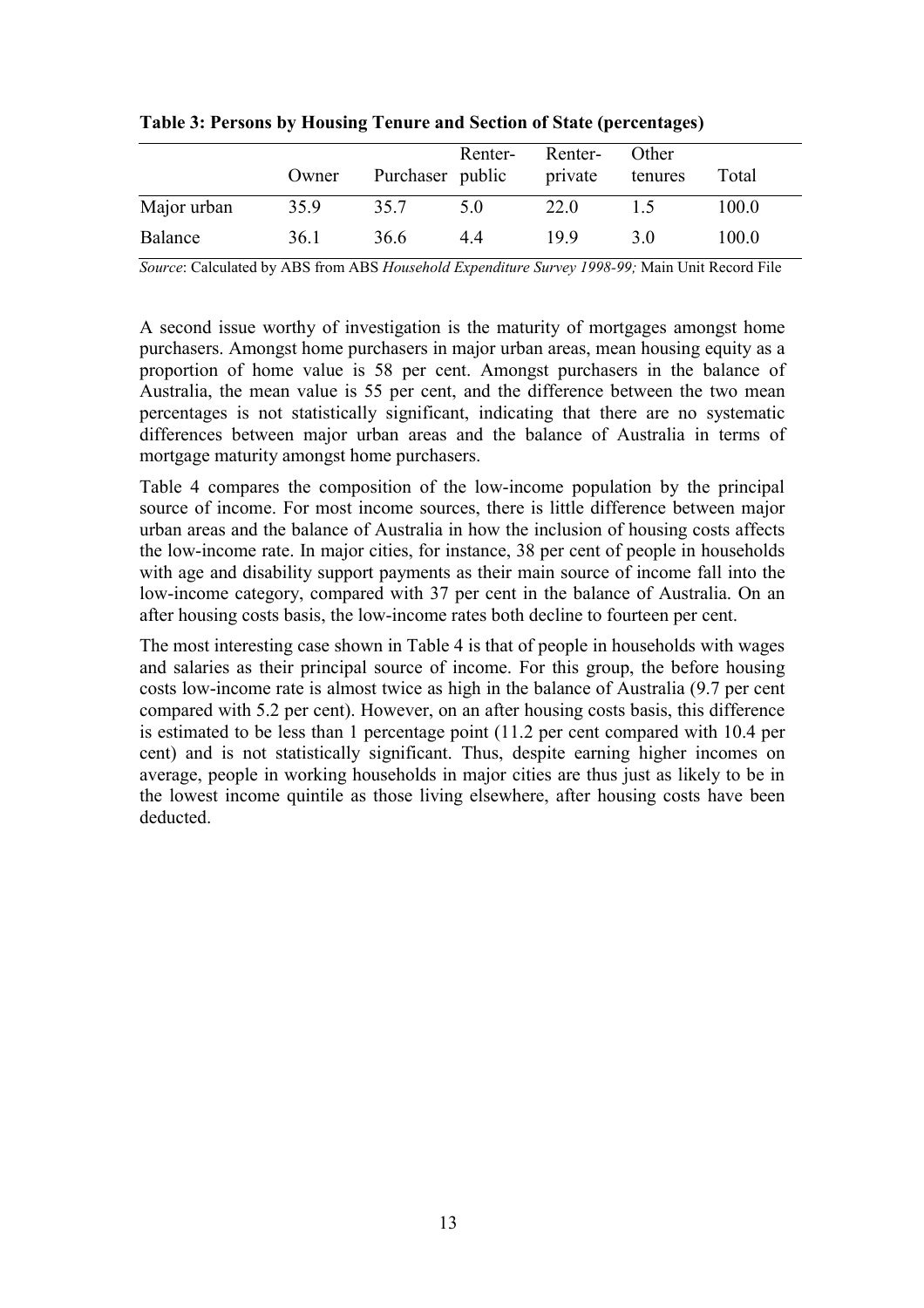| Region  | Main source of income                 | Low income<br>rate | Low income<br>rate after<br>housing costs |
|---------|---------------------------------------|--------------------|-------------------------------------------|
|         | Major Urban Wages and salaries        | 5.2                | 10.4                                      |
|         | Self employed                         | 23.1               | 28.1                                      |
|         | Age and disability support payment    | 38.3               | 14.3                                      |
|         | All other govt. pensions $&$ benefits | 64.6               | 61.0                                      |
| Balance | Wages and salaries                    | 9.7                | 11.2                                      |
|         | Self employed                         | 23.7               | 24.3                                      |
|         | Age and disability support payment    | 36.5               | 13.6                                      |
|         | All other govt pensions $\&$ benefits | 68.3               | 61.8                                      |

#### <span id="page-16-0"></span>**Table 4: Percentages of People in Low-Income Households Before and After Housing Costs by Section of State and Principal Source of Income**

*Source*: Calculated by ABS from ABS *Household Expenditure Survey 1998-99;* Main Unit Record File

#### **5 Conclusions**

This paper has argued that simple regional comparisons of low-income rates before taking account of housing) rates are, at best, of very limited value. Differences in prices, especially of the price of housing, are simply too significant to ignore. But making adjustments for regional housing prices by deflating incomes using a spatial price index may not be appropriate, since location is an important determinant of the price of housing.

We have also argued that a component of housing consumption is intermediate in nature, even if this is not recognised by the existing national accounting framework (or, for that matter, by the taxation system). The higher housing costs in major cities should perhaps be regarded primarily as a cost associated with earning the (typically) higher incomes that are characteristic of those who live in such cities. Therefore, in comparing the incomes of people or households between regions, a more appropriate measure of income would be net of housing cost differences. Furthermore, the available data indicate that the higher housing costs in major cities are not offset by lower transport costs. In contrast, people in rural areas have very high travel costs, which more than offset their low housing costs. Thus it seems that income after housing costs is preferable to cash income for some, but not all, regional income comparisons. At the very least, income after housing costs should be given more emphasis in regional analyses than is currently done.

The main empirical finding reported in this paper suggests that there is only a small difference between major cities and the rest of Australia in the percentage of people living in low-income households after housing costs, where low-income is defined as falling in the lowest quintile of the national income distribution. This contrasts with the large difference between major cities and the rest of Australia in the corresponding low-income rates before housing costs. Housing costs are thus again seen to have an important bearing on issues associated with the relative living standards of Australians living in different locations, and research must take account of this fact.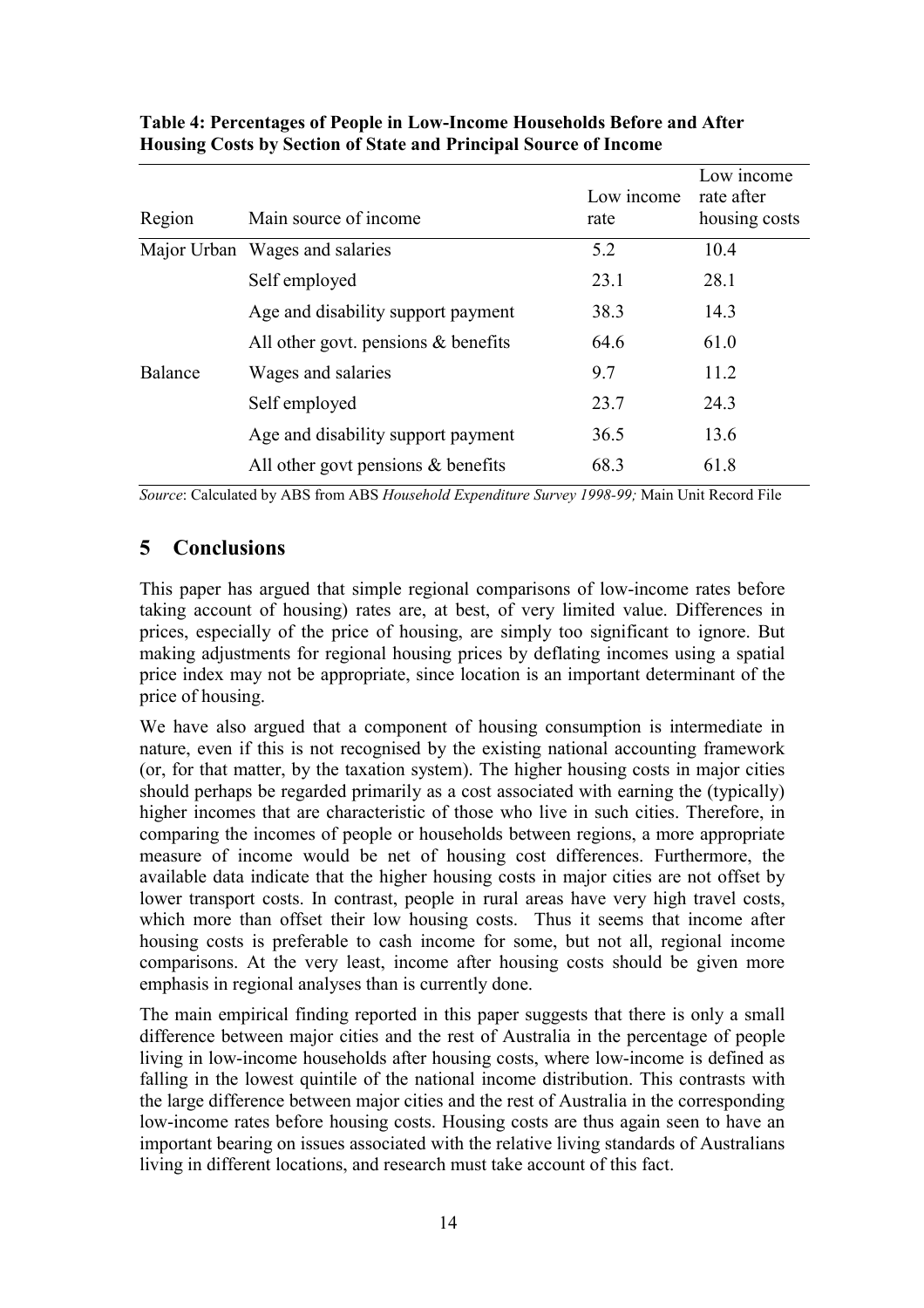#### **Appendix A: Sensitivity Test Results**

The low-income rates derived under the various alternate definitions referred to in the main text are shown in Table A.1. None of the differences between the chosen measures and alternate measures are statistically significant, implying that the results are not sensitive to how housing expenditure is defined, or to the inclusion or exclusion of households with negative or zero incomes.

| Table A.1 Low-income Rates by Section of State: Sensitivity tests (Percentages) |  |  |  |  |  |  |  |  |  |  |
|---------------------------------------------------------------------------------|--|--|--|--|--|--|--|--|--|--|
|---------------------------------------------------------------------------------|--|--|--|--|--|--|--|--|--|--|

|                                                                                                                      | <b>Major Urban</b> | <b>Balance</b> |
|----------------------------------------------------------------------------------------------------------------------|--------------------|----------------|
| <b>Chosen measure</b>                                                                                                |                    |                |
| Equivalent disposable income (before housing)                                                                        | 17.3               | 24.7           |
| <b>Alternate measures</b>                                                                                            |                    |                |
| Equivalent gross income (before housing)                                                                             | 17.1               | 25.0           |
| Equivalent disposable income (before housing)<br>excluding households with negative or zero income                   | 17.3               | 24.6           |
| <b>Chosen measure</b>                                                                                                |                    |                |
| Equivalent disposable income (after housing $V1$ ) <sup>a</sup>                                                      | 18.8               | 22.1           |
| <b>Alternate measures</b>                                                                                            |                    |                |
| Equivalent gross income (after housing $V1$ ) <sup>a</sup>                                                           | 18.5               | 22.7           |
| Equivalent disposable income (after housing $V1$ ) <sup>a</sup><br>excluding households with negative or zero income | 18.7               | 22.2           |
| Equivalent disposable income (after housing $V2$ ) <sup>a</sup>                                                      | 18.5               | 22.6           |
| Equivalent disposable income (after housing $V3$ ) <sup>a</sup>                                                      | 18.8               | 22.1           |

*Notes:* Three alternate versions of housing expenditure are considered in these tests. Version 1 (V1), the preferred version, includes all current housing expenditure and the principal component of mortgage repayments. Version 2 (V2) includes all current housing expenditure. Version 3 (V3) includes expenditure on rent and mortgage repayments (corresponding to the measure of housing expenditure in the Census data).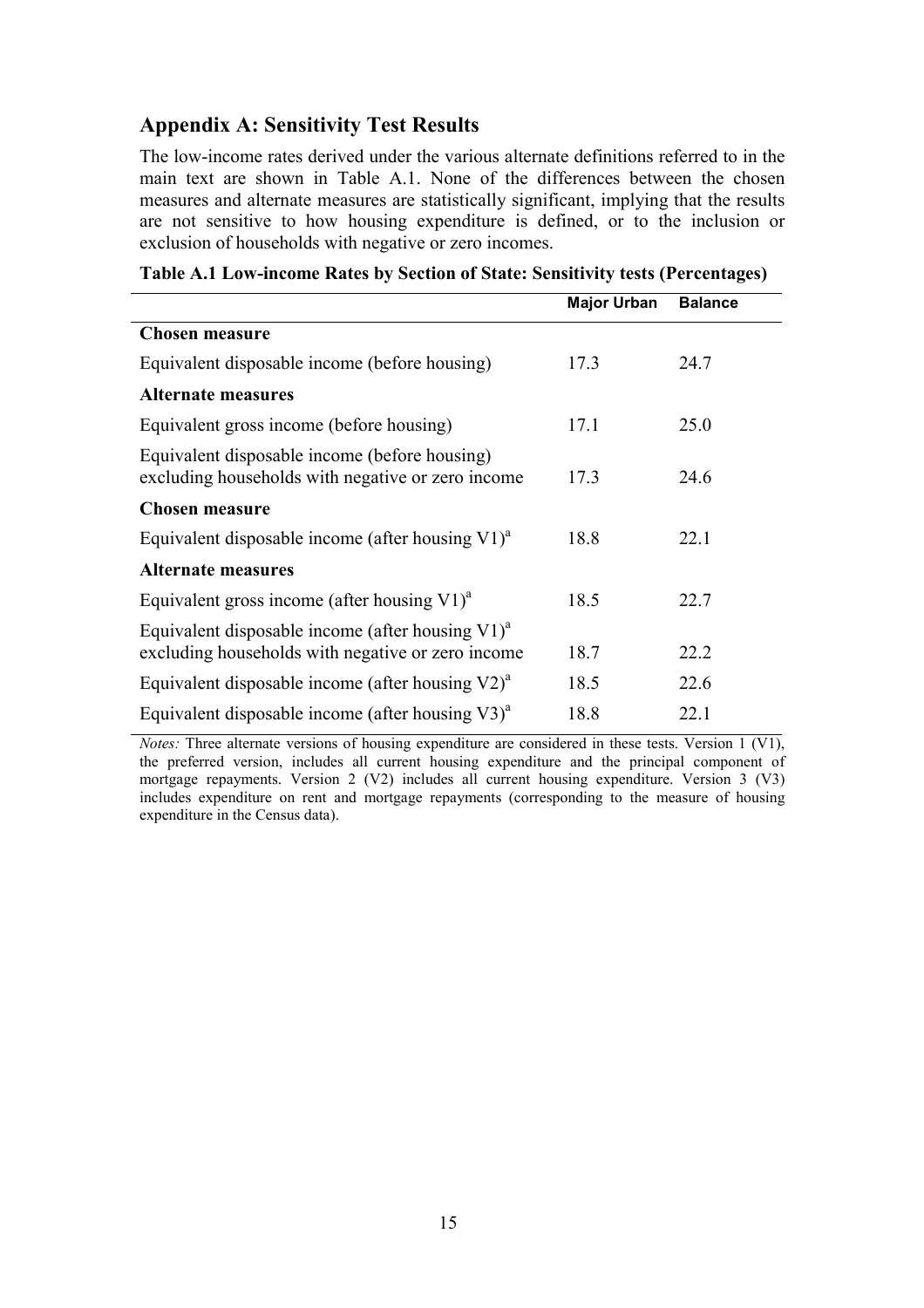#### **References**

Apps, P. (2002), ëWhy an Earned Income Tax Credit Program is a Mistake for Australiaí, *Australian Journal of Labour Economics,* Vol. 5(4), pp. 549-68.

Atkinson, A.B., Rainwater, L. and Smeeding, T.M. (1995), *Income Distribution in OECD Countries: The Evidence from the Luxembourg Income Study (LIS)*, OECD, Paris.

Australian Bureau of Statistics (ABS) (1998), *Time Use Survey, Australia, Usersí Guide*, ABS Cat. No. 4150.0, ABS, Canberra.

ABS (2000), *Household Expenditure Survey, Australia, User Guide 1998-99*, ABS Cat. No. 6527.0, ABS, Canberra.

ABS (2002), *Australian Standard Geographical Classification 2002*, ABS Cat. No. 1216.0, ABS, Canberra.

Bradbury, B., Rossiter, C. and Vipond, J. (1986), *Poverty, Before and After Paying for Housing*, SWRC Reports and Proceedings No. 56, Social Welfare Research Centre, University of New South Wales, Sydney.

Bradbury, B. and Jantti, M. (1999), *Child Poverty Across Industrialised Nations*, Innocenti Occasional Papers, Economic and Social Policy Series, No. 71, UNICEF International Child Development Centre, Florence.

Bray, J. R. (2001), *Social Indicators for Regional Australia*, Policy Research Paper No. 8, Department of Family and Community Services, Canberra.

Burgess, R. and Skeltys, N. (1992), *The Findings of the Housing and Location Choice Survey: an Overview*, Background Paper 11, The National Housing Strategy, Australian Government Publishing Service, Canberra.

Castles, I. (1997), *Review of the OECD-Eurostat PPP Program*, STD/PPP (97) 5, OECD, available: <http://www1.oecd.org/std/ecastle.pdf>

Citro, C. F. and Michael, R. T. (eds.) (1995), *Measuring Poverty: A New Approach*, National Research Council, National Academy Press, Washington D.C.

Harding, A. and Szukalska, A. (2000), *Financial Disadvantage in Australia – 1999: The Unlucky Australians?*, The Smith Family/NATSEM, Sydney.

King, A. (1995), 'The Case for A Regional Dimension in Income Support' in P. Saunders (ed.) *Social Policy and Northern Australia: National Policies and Local Issues*, Proceeding of a Joint Conference with the Centre for Social Research, Northern Territory University 28 October 1994, Social Policy Research Centre, University of New South Wales, Sydney.

King, A. (1996), *Location, Transport Costs and Welfare*, *Draft Final Report,* prepared for Department of Human Services and Health, Social Policy Research Centre, University of New South Wales, Sydney.

Lloyd, R., Harding, A. and Hellwig, O. (2001), 'Regional Divide? A Study of Incomes in Regional Australia', *Australasian Journal of Regional Studies*, vol. 6, no. 3, 2000, pp. 271-92.

Ritakallio, V. M. (2003), ëThe Importance of Housing Costs in Cross-National Comparisons of Welfare (State) Outcomes', *International Social Security Review*, vol. 56, no. 2, pp. 81-101.